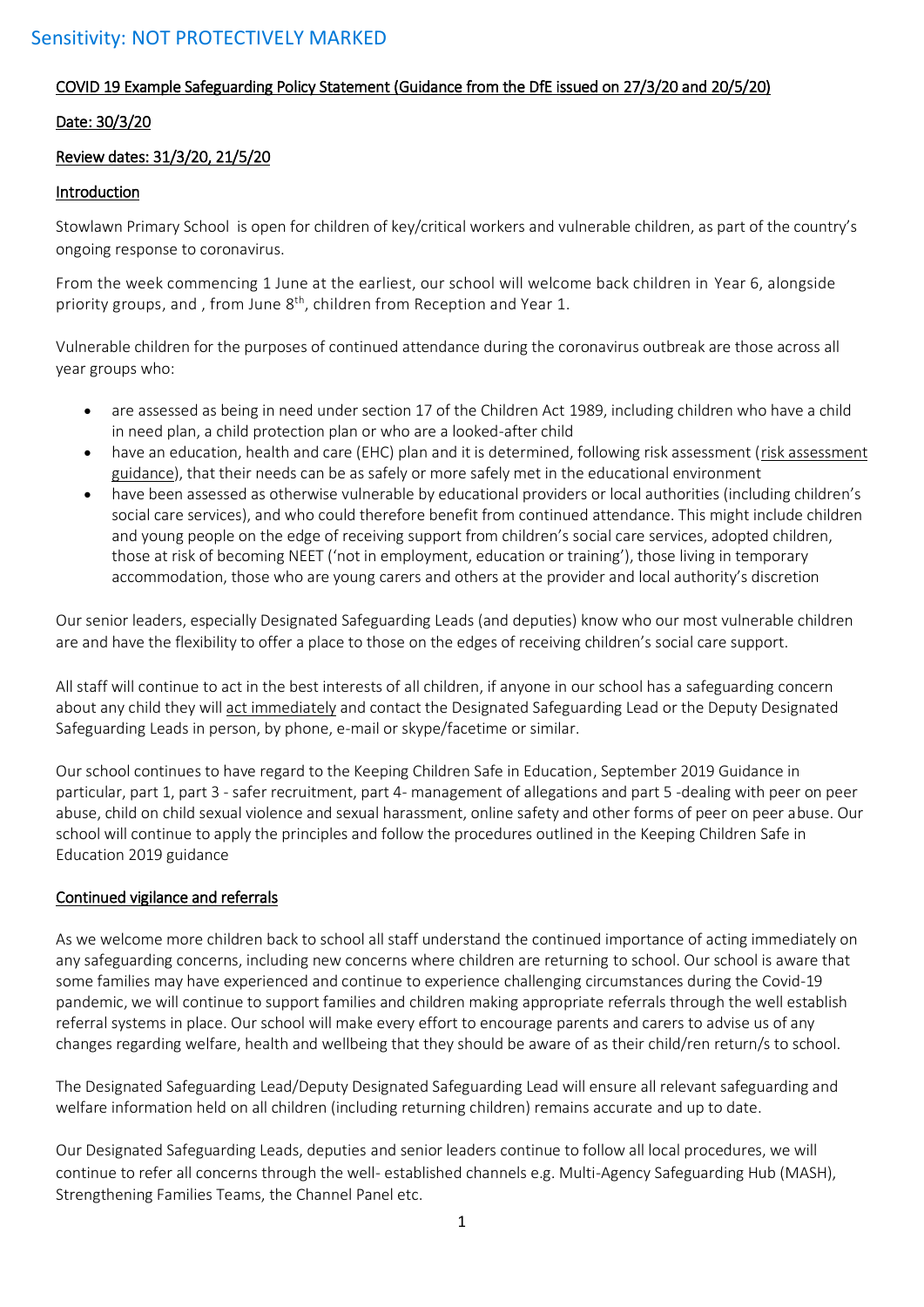Our Designated Safeguarding Lead and Deputy Designated Safeguarding Leads and Designated Teacher will continue to work closely with and inform Virtual School Headteachers, if they have any concerns regarding our children and young people in care and children and young people who were previously in care.

The Wolverhampton MASH is still fully operational and, at the current time, continues to accept all levels of referral. If we are experiencing any issues in getting in touch with Multi Agency Safeguarding Hub (MASH) our school will contact Helen Patten - helen.patten@wolverhampton.gov.uk

The safeguarding service are also continuing to hold initial and review child protection conferences; however, these will be done virtually or by submission of a report, our school will continue to contribute to these meetings. If we have any issues, our school will contact Nicola Hale - nicola.hale@wolverhampton.gov.uk

Our school has made appropriate arrangements (E.g. phone calls, e-mail, text messaging, video calls) to maintain contact with children not physically attending the school, we maintain contact to support learning and to support children's welfare and health including mental health. We keep a record of all calls and contact with families and colleagues – all accessible on CPOMs.

Our school will continue to contact parents remotely where possible and continue with the well-established practice of contacting colleagues in the Inclusion Support Team, Strengthening Families Team or the link social worker if we have concerns about a child or family and refer to the MASH in the usual way.

During the current Covid-19 pandemic our school (and EWO) will only undertake home visits in 'exceptional circumstances.' We will only make a home visit if it is 'essential and necessary.' Senior leaders will determine the most appropriate method of contact, if it is determined that a home visit is 'essential and necessary,' staff will adhere to DfE guidance and our own home visit procedures.

For children and young people with an education, health and care (EHC) plan, our school will undertake a risk assessment in liaison with parents/carers and the local authority to determine whether children should continue to attend school or not. The purpose of this is both to identify those children and young people who should continue to attend in order that their education, health and care needs are met and to identify what support needs a child or young person may have if they are remaining at home. Our school will use the risk assessment tool developed by the local authority for all children and young people with an EHC plan, the risk assessment will also be completed for children and young people who do not have an EHC plan, but are either undergoing an EHC needs assessment, or receive additional high needs funding to support them in a setting.

#### Role of the Designated, Deputy Designated Safeguarding Leads and Senior Leaders

#### Designated Safeguarding Lead: Kate Charles[, kcharles@stowlawnprimary.co.uk,](mailto:kcharles@stowlawnprimary.co.uk) 01902 556364

Deputy Designated Safeguarding Leads: Debbie Manby, [dmanby@stowlawnprimary.co.uk](mailto:dmanby@stowlawnprimary.co.uk) , 01902 556364

#### Louise Vaughan[, lvaughan@stowlawnprimary.co.uk](mailto:lvaughan@stowlawnprimary.co.uk) , 01902 556463

 Keeping Children Safe in Education September 2019 states: During term time the Designated Safeguarding Lead (or a deputy) will always be available (during school or college hours) for staff in the school or college to discuss any safeguarding concerns. Whilst the Designated Safeguarding Lead (or deputy) is expected to be available in person, it is a matter for individual schools and colleges, working with the Designated Safeguarding Lead, to define what "available" means and whether in exceptional circumstances availability via phone and or Skype or other such media is acceptable. It is a matter for individual schools and colleges and the Designated Safeguarding lead to arrange adequate and appropriate cover arrangements for any out of hours/out of term activities.

The optimal scenario for our school providing care for children is to have a trained DSL or deputy available on site. This may not always be possible, and where this is the case there are 2 options we will consider: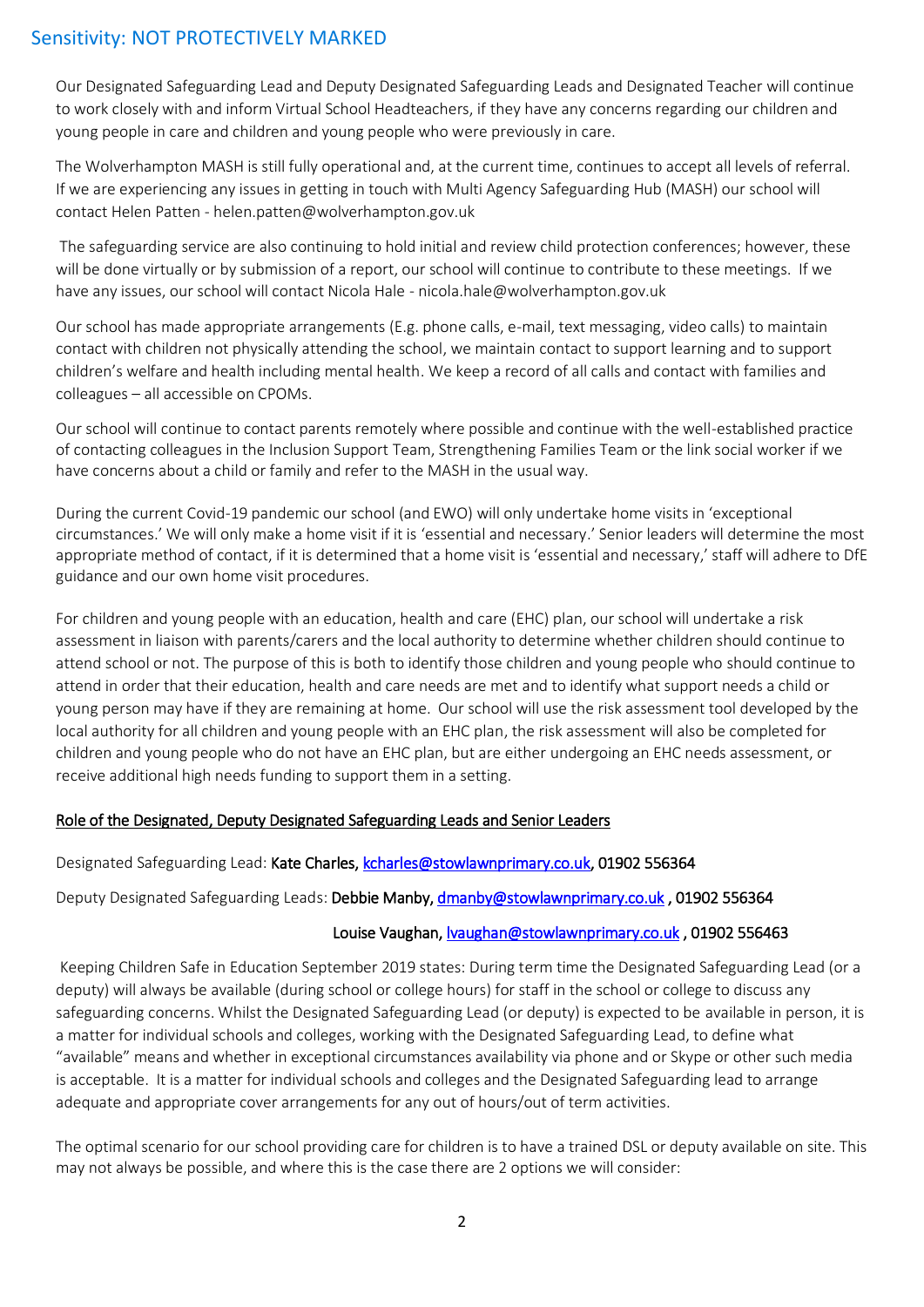- a trained DSL or deputy from our school will be available to be contacted via phone or online video for example working from home
- sharing trained DSLs or deputies with other schools (who should be available to be contacted via phone or online video)

If our DSL or deputy is not on site, in addition to one of the above options, our school will require a senior leader to take responsibility for coordinating safeguarding on site. This might include updating and managing access to child protection files, liaising with the offsite DSL (or deputy) and as required liaising with children's social workers where they require access to children in need and/or to carry out statutory assessments at our school.

Our DSLs (and deputies) will continue to do what they reasonably can to keep up to date with safeguarding developments, such as via safeguarding partners, newsletters and professional advice groups.

#### Attendance

The government's expectation is that vulnerable children's attendance is expected, where it is appropriate for them (that is, where there are no shielding concerns for the child or their household, and/or following a risk assessment for children with an EHC plan), so that they can gain the educational and wellbeing benefits of attending. Vulnerable children – regardless of year group – that have not been attending in the recent period are expected to return to nursery, early years, school or college provision where this would now be appropriate for them to do so. We will work with and support other relevant partners to support our families and pupils to return to school or college, where attendance is appropriate.

for vulnerable children who have a social worker, attendance is expected unless the child/household is shielding or clinically vulnerable (see the advice set out by Public Health England o[n households with possible coronavirus](https://www.gov.uk/government/publications/covid-19-stay-at-home-guidance)  [infection](https://www.gov.uk/government/publications/covid-19-stay-at-home-guidance) an[d shielding and protecting people defined on medical grounds as clinically extremely vulnerable](https://www.gov.uk/government/publications/guidance-on-shielding-and-protecting-extremely-vulnerable-persons-from-covid-19)

- for vulnerable children who have an education health and care (EHC) plan, attendance is expected where it is determined, following [risk assessment,](https://www.gov.uk/government/publications/coronavirus-covid-19-send-risk-assessment-guidance/coronavirus-covid-19-send-risk-assessment-guidance) that their needs can be as safely or more safely met in the educational environment
- for vulnerable children who are deemed otherwise vulnerable, at the school, college or local authority discretion, attendance is expected unless the child/household is shielding or clinically vulnerable (see the advice set out by Public Health England o[n households with possible coronavirus infection](https://www.gov.uk/government/publications/covid-19-stay-at-home-guidance) and [shielding and](https://www.gov.uk/government/publications/guidance-on-shielding-and-protecting-extremely-vulnerable-persons-from-covid-19)  [protecting people defined on medical grounds as clinically extremely vulnerable](https://www.gov.uk/government/publications/guidance-on-shielding-and-protecting-extremely-vulnerable-persons-from-covid-19)

We will continue to notify social workers where children with a social worker do not attend. We will also continue to follow up with any parent or carer whose child has been expected to attend and doesn't. To support the above, we will take the opportunity when communicating with parents and carers to confirm emergency contact numbers are correct and ask for any additional emergency contact numbers where they are available.

We will resume taking our attendance register from 1 June – in line with Government guidelines- and continue to complete the online Educational Setting Status form

#### Health and safety risk assessment

Our school has completed a health and safety risk assessment with the support of the LA to ensure a safe phased return of children to school. This has been published on our school website.

#### **Training**

At Stowlawn Primary School we understand that DSL training is very unlikely to take place during this period (although the option of online training may be explored). For the period COVID-19 measures are in place, our DSL (or deputy) who has been trained will continue to be classed as a trained DSL (or deputy) even if they miss their refresher training.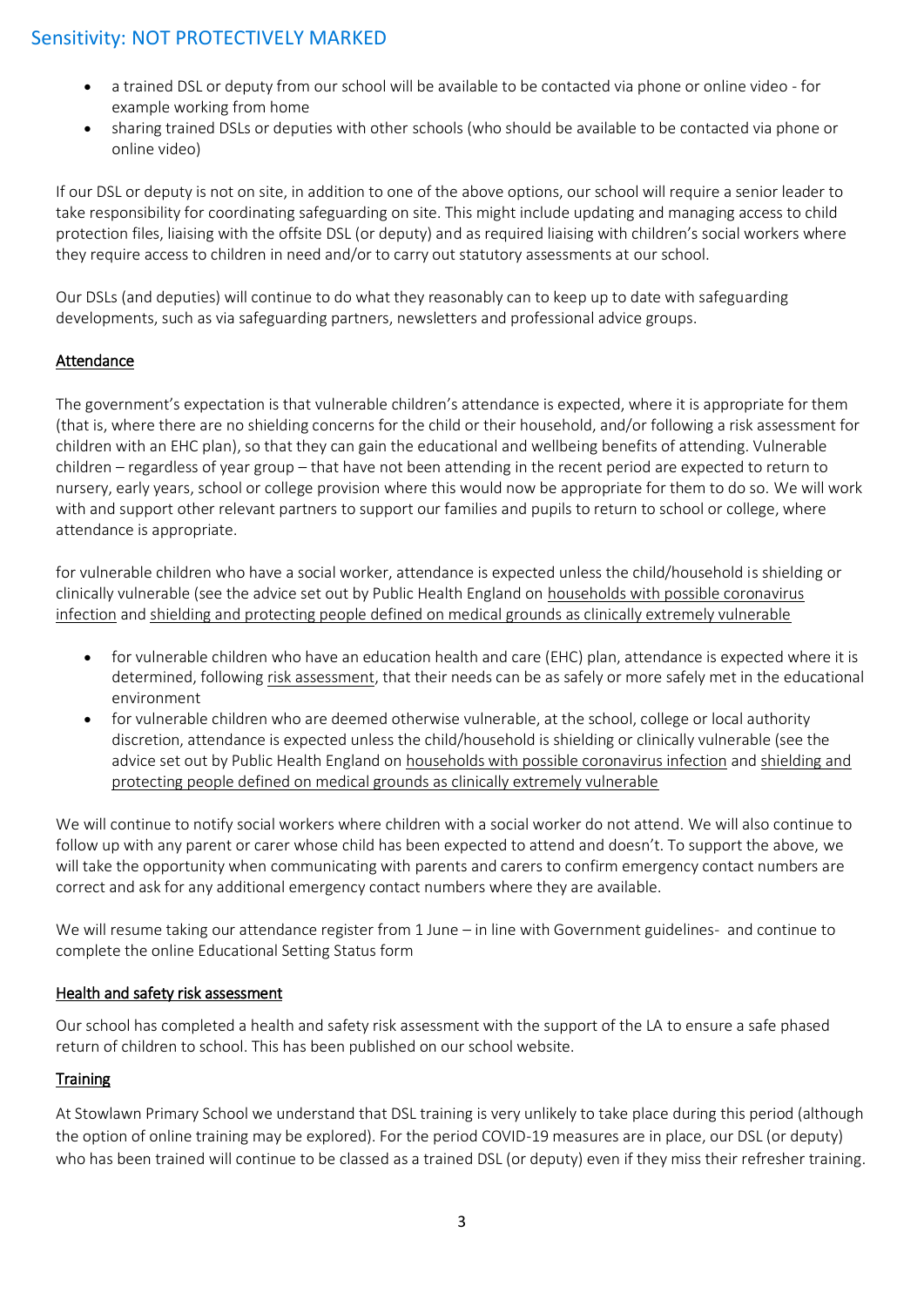All existing Stowlawn staff already have had safeguarding training and have read part 1 of KCSIE and our school's safeguarding policy. This appendix will be made available to all existing staff, governors and volunteers to ensure they are aware of the new arrangements, so they know what to do if they are worried about a child.

If new staff are recruited, or new volunteers enter our school they will continue to be provided with a safeguarding induction. An up to date safeguarding/child protection policy (described above) will support this process as will part 1 of KCSIE.

Our existing school staff may move between schools on a temporary basis in response to COVID-19. The receiving school should judge, on a case-by-case basis, the level of safeguarding induction required. In most cases, the existing staff will already have received appropriate safeguarding training and all they will require is a copy of the receiving setting's child protection policy, confirmation of local processes and confirmation of DSL arrangements.

Our school will continue to seek advice from the Wolverhampton Safeguarding Together training co-ordinator and use the Wolverhampton Safeguarding Together website to keep up to date with any local training offer and information.

#### <https://www.wolverhamptonsafeguarding.org.uk/>

### If a child must attend another setting:

If a child is attending another school because they are unable to attend their own school, the Designated Safeguarding Leads at the home school should liaise with the Designated Safeguarding Leads at the host school to share information about children attending the host school. The host should be aware of the reason the child is vulnerable and any arrangements in place to support them. As a minimum the host school should, as appropriate, have access to a vulnerable child's EHC plan, child in need plan, child protection plan or, for looked-after children, their personal education plan and know who the child's social worker (and, for looked-after children, who the responsible Virtual School Headteacher is). This should ideally happen before a child arrives and, where that is not possible as soon as reasonably practicable. Any exchanges of information will ideally happen at DSL (or deputy) level, and likewise between special educational needs coordinators/named individual with oversight of SEN provision for children with EHC plans. However, it is acknowledged this may not always be possible. Where this is the case our senior leaders will take responsibility. Host schools should also obtain information regarding emergency contact information and an additional emergency contact number, any dietary needs, medical needs or allergies for each child and any other relevant information regarding those children. If the host school has any concerns about children attending their school from a home school, the Designated Safeguarding Lead will raise and share their concerns with the home school immediately and liaise with the social worker if required.

Whilst our school and college will continue to have appropriate regard to data protection and GDPR we will not prevent the sharing of information for the purposes of keeping children safe.

#### Safer recruitment/volunteers and movement of staff

At Stowlawn Primary School we understand it is essential that people who are unsuitable are not allowed to enter the children's workforce or gain access to children. If our school must recruit new staff, we will continue to follow the relevant safer recruitment processes for our setting, including, as appropriate, relevant sections in part 3 of KCSIE. In response to COVID-19, the Disclosure and Barring Service (DBS) has made changes to it[s guidance on standard and](https://www.gov.uk/government/news/covid-19-changes-to-standard-and-enhanced-id-checking-guidelines)  [enhanced DBS ID checking](https://www.gov.uk/government/news/covid-19-changes-to-standard-and-enhanced-id-checking-guidelines) to minimise the need for face-to-face contact. The Home Office and Immigration Enforcement have also temporarily adjusted the [right to work checks](https://www.gov.uk/guidance/coronavirus-covid-19-right-to-work-checks) due to the coronavirus outbreak. Our school will follow all the procedures outlined by DBS and in the Home Office guidance

During this current period if our school uses volunteers, we will continue to follow the checking and risk assessment process as set out in paragraphs 167 to 172 of KCSIE. Under no circumstances would we allow a volunteer who has not been checked to be left unsupervised or allowed to work in regulated activity.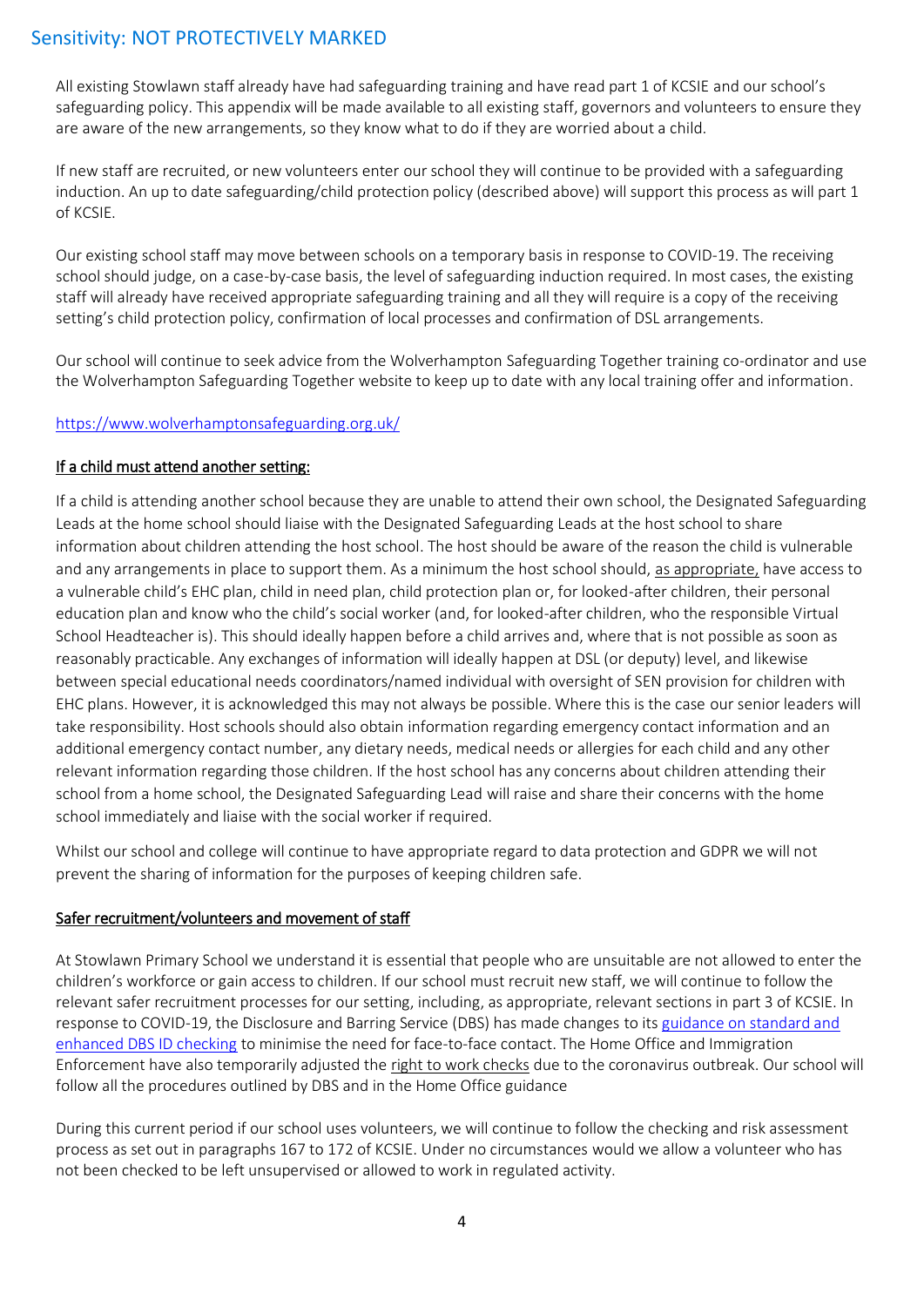Existing staff engaging in regulated activity already have the appropriate DBS check, we understand there is no expectation that a new DBS check should be obtained where that member of the staff temporarily moves to another school or college to support the care of children. The type of setting on the DBS check, for example a specific category of school, is not a barrier. The same principle applies if childcare workers move to work temporarily in a school setting. If we are a host school, we will risk assess as we would for a volunteer (see above). Our school understands the onus remains on us to satisfy ourselves that anyone in our setting has the required checks, including as required those set out in part 3 of KCSIE, in the above scenario this can be achieved, if the host school chooses to, via seeking assurance from the home school rather than requiring new checks.

Our school will continue to liaise and seek advice from our Local Authority Designated Officer (LADO) if we have any concerns – Paul Cooper 01902 550661

Our school will continue to follow our legal duty to refer to the DBS anyone who has harmed or poses a risk of harm to a child or vulnerable adult. Full details can be found at paragraph 163 of KCSIE.

Our school will continue to consider and make referrals to the Teaching Regulation Agency (TRA) as per paragraph 166 of KCSIE and the TRA's '[Teacher misconduct advice for making a referral.](https://www.gov.uk/guidance/teacher-misconduct-referring-a-case) During the COVID-19 period all referrals will be made by emailing [Misconduct.Teacher@education.gov.uk.](mailto:Misconduct.Teacher@education.gov.uk) All referrals received by the TRA will continue to be considered. Where referrals on serious safeguarding matters are received and it is deemed that there is a public interest in doing so consideration will be given as to whether an interim prohibition order (IPO) should be put in place. The TRA will continue to progress all cases but will not schedule any hearings at the current time.

Whilst acknowledging the challenge of the current environment, it is essential from a safeguarding perspective that our school is aware, on any given day, which staff/volunteers will be in the school, and that appropriate checks have been carried out, especially for anyone engaging in regulated activity. As such, our school will continue to keep the single central record (SCR) up to date as outlined in paragraphs 148 to 156 in KCSIE. The SCR can, if a school chooses, provide the means to log everyone that will be working or volunteering in our school on any given day, including any staff who may be on loan from other settings. The SCR can also, if a school or college chooses, be used to log details of any risk assessments carried out on volunteers and staff on loan from elsewhere.

### Mental health

Negative experiences and distressing life events, such as the current circumstances, can affect the mental health of pupils and their parents. Our school is aware of this in setting expectations of pupils' work where they are at home.

The DfE has provided separate [guidance on remote education practices](https://www.gov.uk/guidance/remote-education-practice-for-schools-during-coronavirus-covid-19) during the coronavirus outbreak our school will refer to this guidance.

Whilst we are providing for children of critical workers and vulnerable children on site and as more children return to school from 1 June our school will ensure appropriate support is in place for them. Our school will have regard to the DfE guidance on mental health and behaviour in schools which sets out how mental health issues can bring about changes in a young person's behaviour or emotional state which can be displayed in a range of different ways, all of which could be an indication of an underlying problem, This can include for example being fearful or withdrawn; aggressive or oppositional; or excessive clinginess. Support for children in the current circumstances may include existing provision within our school (although this may be delivered in different ways, for example over the phone for those children still not attending provision) or from specialist staff or support services.

Guidance on [mental health and behaviour in schools.](https://www.gov.uk/government/publications/mental-health-and-behaviour-in-schools--2)

#### Online safety at Stowlawn Primary School

E-safety IT lead: Robin Corfield, [rcorfield@stowlawnprimary.co.uk,](mailto:rcorfield@stowlawnprimary.co.uk) 01902 556364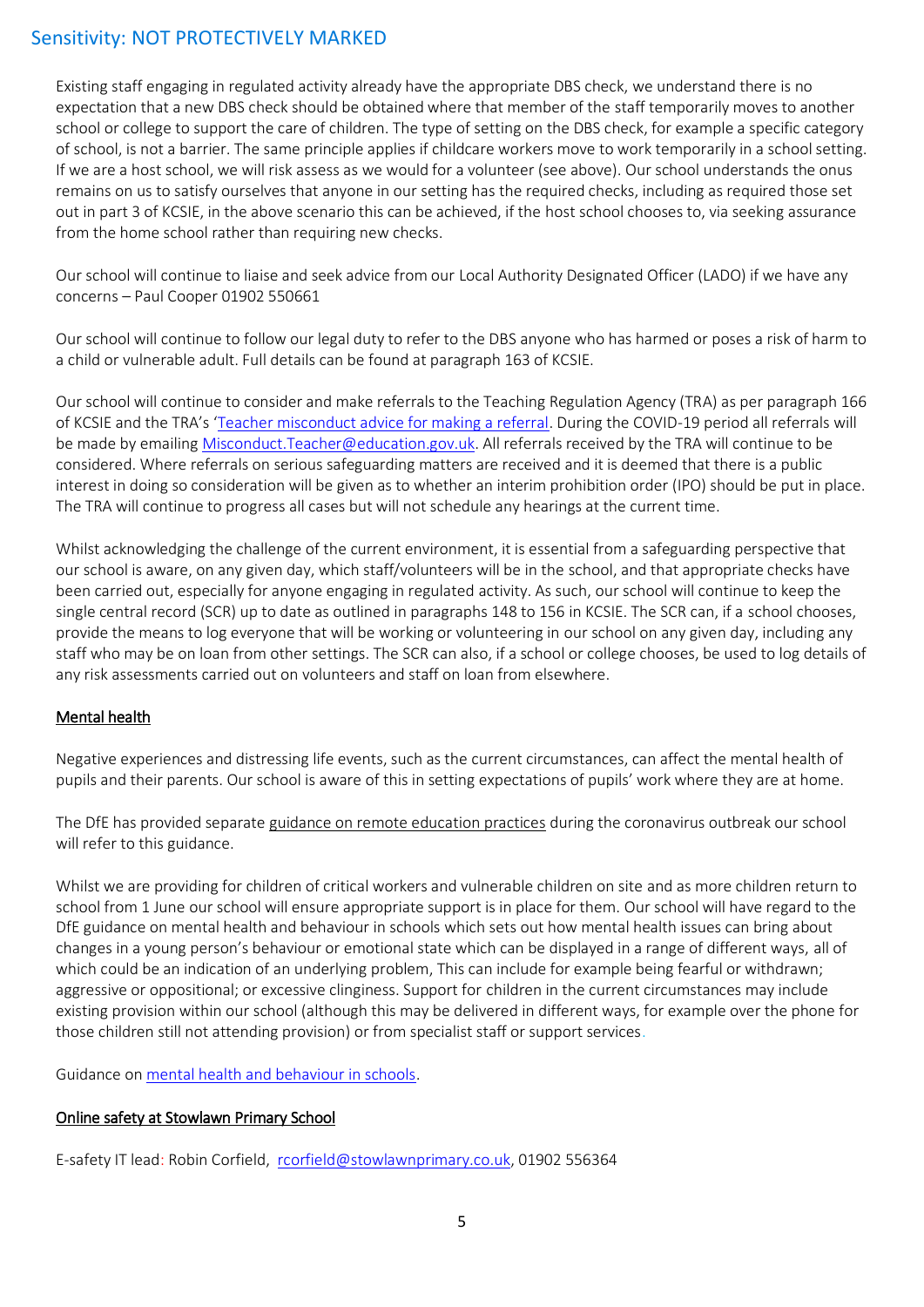At Stowlawn Primary School we understand that it will be more important than ever that our school provides a safe environment, including online. Our school will continue to ensure that appropriate filters and monitoring systems (read [guidance on what "appropriate" looks like](https://www.saferinternet.org.uk/advice-centre/teachers-and-school-staff/appropriate-filtering-and-monitoring)) are in place to protect children when they are online on our school IT systems or recommended resources. Our school will consider who in our institution has the technical knowledge to maintain safe IT arrangements. Our school will also consider what our contingency arrangements are if our IT/E-safety staff become unavailable (contact with our SLA provider, [www.onlinebehaviours.co.uk](http://www.onlinebehaviours.co.uk/) to ensure our guidelines are current, accurate and up to date).

The [UK Council for Internet Safety provides information to help governing boards and proprietors assure themselves](https://www.gov.uk/government/publications/online-safety-in-schools-and-colleges-questions-from-the-governing-board) that any new arrangements continue to effectively safeguard children online.

The [UK Safer Internet Centre's professional online safety helpline](https://www.saferinternet.org.uk/helpline/professionals-online-safety-helpline) also provides support for the children's workforce with any online safety issues they face. We will also contact out IT provider for assistance if required.

The [NSPCC Learning website](https://learning.nspcc.org.uk/) also provides useful support and training opportunities for professionals.

#### Children and online safety away from school and college

At insert name of your school we are doing what we reasonably can to keep all our children safe. In most cases, the majority of our children are not physically attending our school/college. We understand that it is important that all staff who interact with children, including online, continue to look out for signs a child may be at risk. Any such concerns will be dealt with as per our safeguarding/child protection policy and where appropriate referrals will be made to children's social care and as required the police.

The DfE has provided separate guidance on providing education remotely [guidance on safeguarding and remote](https://www.gov.uk/guidance/safeguarding-and-remote-education-during-coronavirus-covid-19)  [education](https://www.gov.uk/guidance/safeguarding-and-remote-education-during-coronavirus-covid-19) to support schools and colleges plan lessons safely. Our school will refer to and apply the appropriate and relevant principles and procedures outlined in this guidance.

Virtual lessons and live streaming - If our school chooses to provide remote education using live streaming or prerecorded videos, we will consider the approaches that best suit the needs of our children and staff.

We will use the Guidance from the National Cyber Security Centre on [which video conference service is right for you](https://www.ncsc.gov.uk/guidance/video-conferencing-services-security-guidance-organisations) and [using video conferencing services securely](https://www.ncsc.gov.uk/guidance/video-conferencing-services-using-them-securely) to inform our practice regarding setting up video conferencing safely, if we choose to use this method of delivering lessons.

In addition, we will also refer to, if required, the [guidance from the UK Safer Internet Centre on safe remote learning](https://swgfl.org.uk/resources/safe-remote-learning/) includes detailed advice for real time online teaching and the London Grid for Learning [safeguarding advice](https://coronavirus.lgfl.net/safeguarding) includes platform specific advice.

Our college will consider the safety of our children when they are asked to work online. The starting point for online teaching should be that the same principles as set out in our school's staff behaviour policy (sometimes known as a code of conduct). This policy should amongst other things include acceptable use of technologies, staff pupil/student relationships and communication including the use of social media. The policy will apply equally to any existing or new online and distance learning arrangements which are introduced. Our school will, as much as is reasonably possible, consider if our existing policies adequately reflect the new reality of so many children (and in some cases staff) working remotely online. If required, as with our safeguarding/child protection policy, we may add an annex/addendum summarising key COVID-19 to our code of conduct or E-safety policy regarding changes. We may seek support from our local authority or independent consultant when planning online lessons/activities and considering online safety.

Our school will ensure any use of online learning tools and systems is in line with privacy and data protection/GDPR requirements.